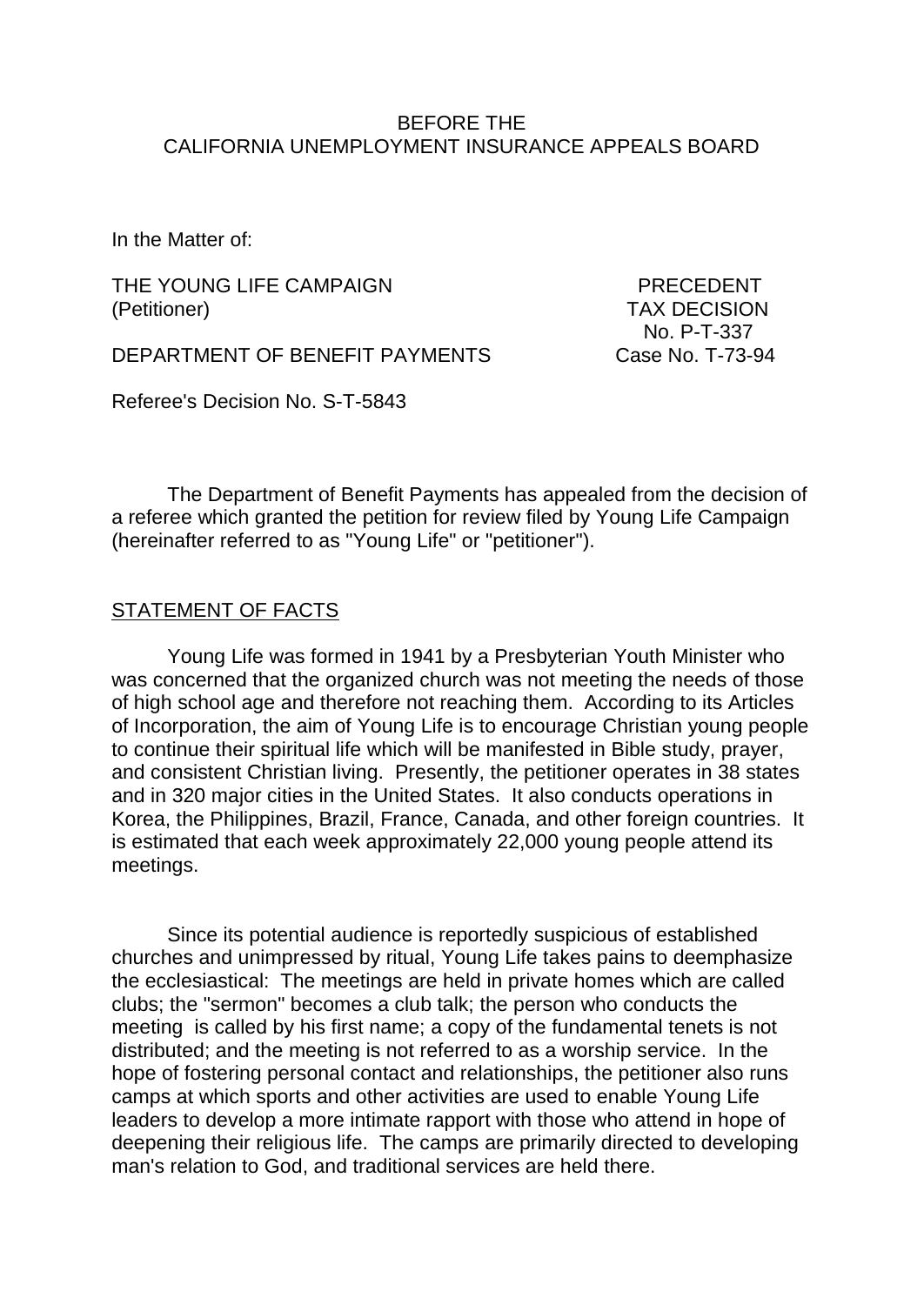The petitioner is not a member of the Sacramento Church Service Bureau and does not itself ordain ministers. However, it is organized in a manner similar to the Presbyterian Church, and does provide religious training for its staff.

The headquarters of Young Life is located in Colorado Springs, Colorado. It has a Board of Directors and an executive director. The organization is separated into three divisions: North, South, and West. The divisions are then broken down into areas, which generally encompass a city. Within an area there are clubs. Each area has a local board made up of 10 to 12 laymen, formed initially at the invitation of a staff director. The local board must operate in accordance with the policies of the Board of Directors, which retains power to terminate local board members. When the local board becomes fully functional, it assumes responsibility for developing a local budget and raising funds. Should it raise funds in excess of its expenses, the petitioner's constitution permits the local board to allocate the excess, after conferring with the chairman of the Board of Directors' Finance Committee and within the policies of the Board of Directors.

Young Life utilizes volunteers and paid staff. Initially one is employed as a staff trainee. Eventually progression may be to an area, metropolitan, regional or divisional director. There is no requirement that the staff members be ordained or licensed ministers. Nevertheless, approximately one half of the staff personnel are ordained or licensed by some other denomination. To qualify for a staff position, one must have a college degree and either have graduated from a seminary and completed one semester of the Young Life Institute or completed eight semesters at the Institute. Furthermore, there is in-service training for staff, and every seven years a "field minister" is required to take a sabbatical to refresh his personal relationship to God and further his education.

Young Life Institute was established by the petitioner in 1954. During the summer it operates for two semesters of approximately three weeks each. Courses in the Old Testament, Church History, Christian Literature, Christian Ethics, Theology, and the New Testament are offered. The instructors are professors from Bible colleges or seminaries, especially the non-denominational Fuller and Luther seminaries. Graduates are awarded a Master of Arts in Youth Ministry.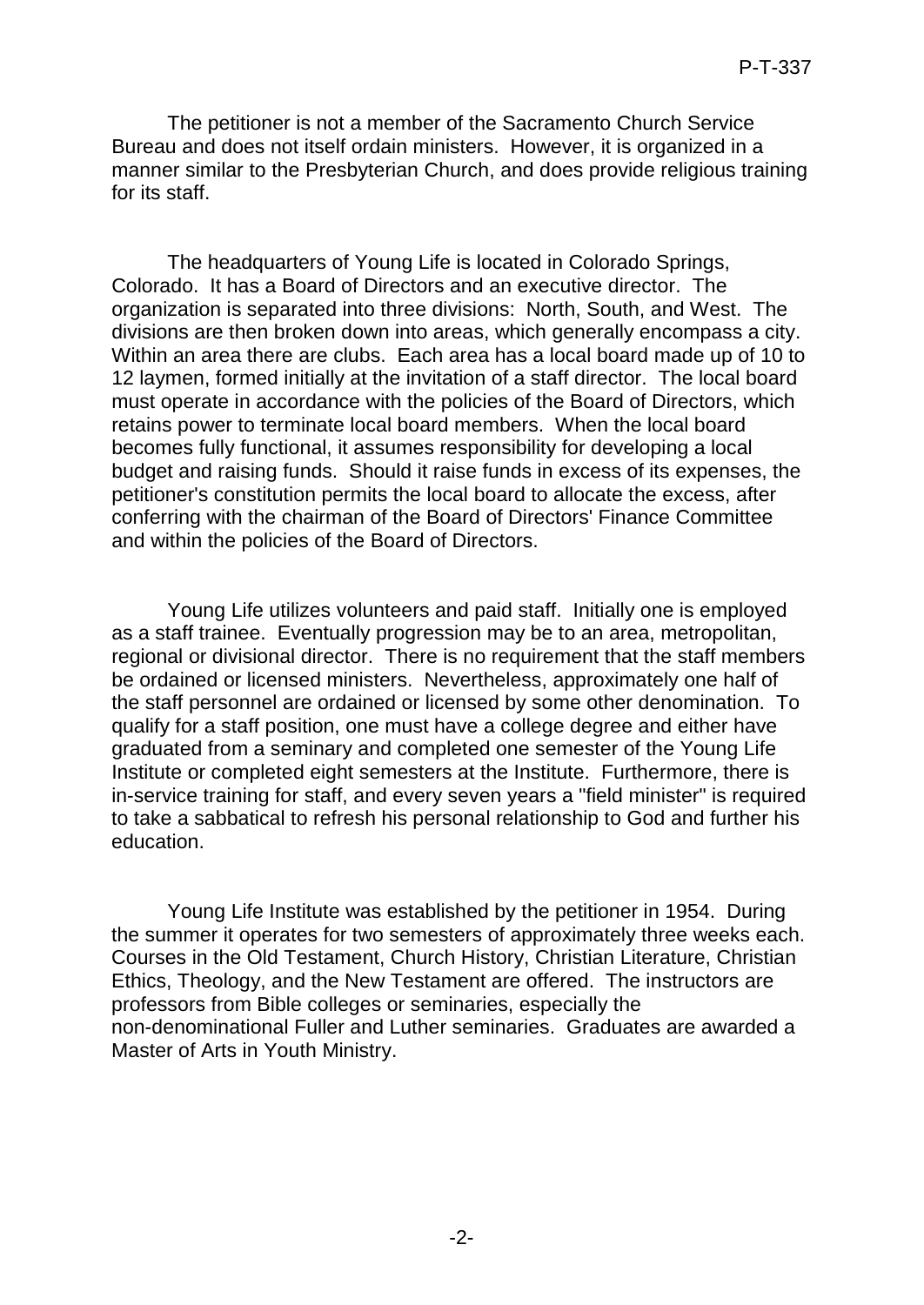The petitioner is primarily supported by donations from private individuals: 73% of funds raised for Young Life came from private individuals; 8% from established churches; and 19% from foundations and corporations. There are also fund raisers, like car washes. In Sacramento some 350 families donate to the petitioner.

A staff director testified as follows:

"Q When a high school age youth comes to a club meeting do you ask him where he lives? Is there any qualification?

"A No, in fact, we don' t have any membership or any dues in Young Life at all..."

> (Transcript: April 24, 1973, morning session, p. 54, lines 19-22)

Accordingly, the meetings of Young Life are open to all, although young people are encouraged to attend meetings held in clubs which serve their high schools. The petitioner does not attempt to win converts from established churches but to evangelize for Christ. Its audiences are encouraged to join established churches. The petitioner regards itself as a supplement, rather than a substitute, for organized churches and acts in a spirit of cooperation, rather than competition.

Although there is no catechism as in the Church of Rome, extensive religious writings as in the Protestant Churches, or a collection of writings as in the Judaic Torah, Young Life has tenets which it requires all staff and board members to accept. Included are a belief in the divine inspiration and supreme authority of the Old and New Testaments, redemption through grace, and the divine nature of Jesus. The literature of Young Life that was introduced into evidence does not mention the existence of sacraments. However, the Duties of a Young Life Minister, introduced by the petitioner, states:

"Since his duties do not include administering the sacraments or officiating at weddings or funerals, no ordination is required."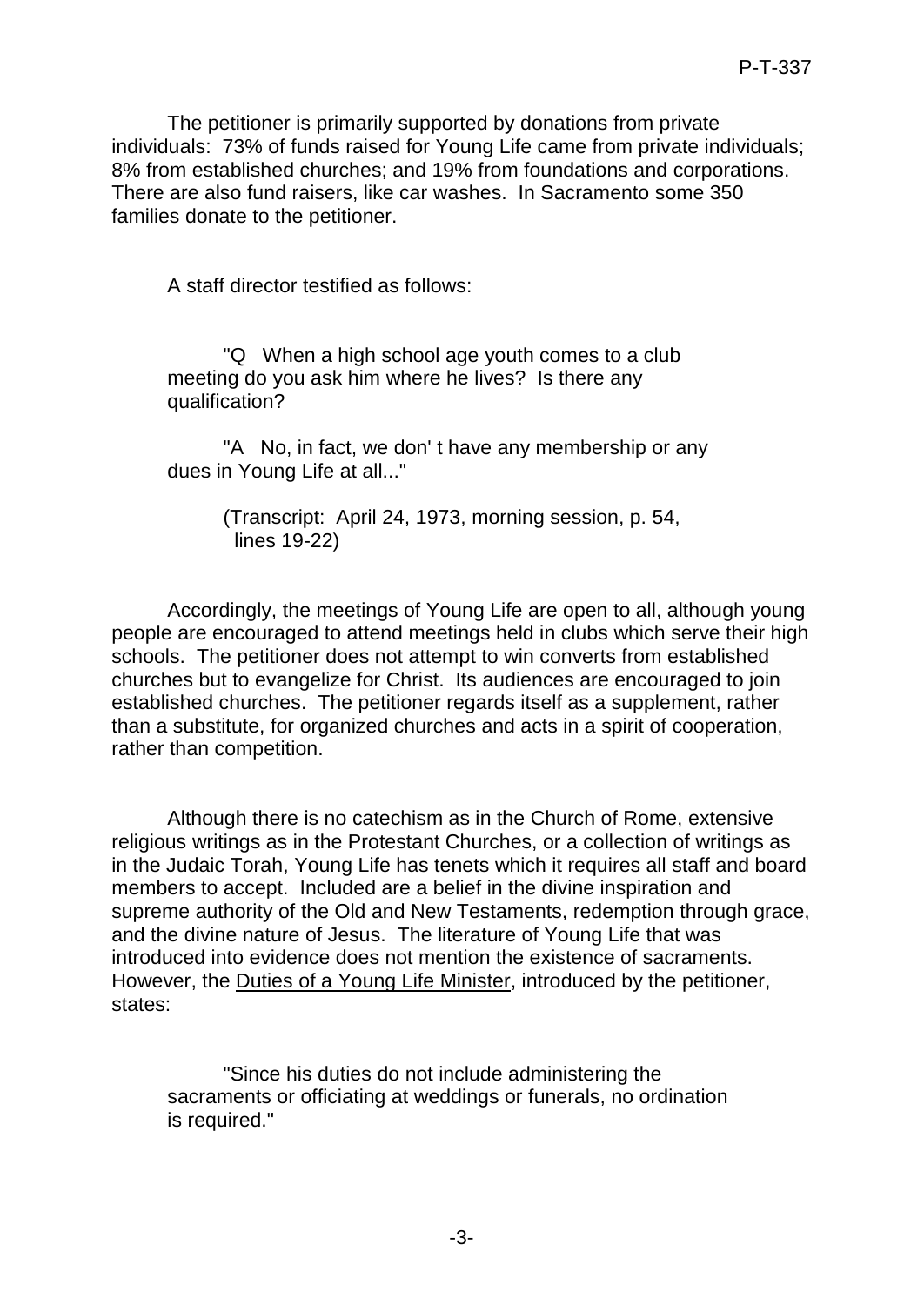Still, those staff members who are ordained or licensed do perform the sacraments of communion and baptism and celebrate marriages, at times at Young Life gatherings.

The senior pastor of Westminister Presbyterian Church, Sacramento, testified that in the Presbyterian Church there is a local congregation which elects members to the presbytery, which in turn elects members of a regional senate and General Assembly. Membership in the General Assembly is split between laity and clergy.

The National Council of Churches has insisted that to be regarded as a Christian Church, there must be a profession regarding the person of Jesus. There is no requirement that services be held in a particular building, as both early Christians and present day members of the Presbyterian Church have in the past and presently do hold religious services in private homes.

One of the most important dimensions of church work, in the pastor's view, is to offer its ministry to the world, regardless of the religious background of those receiving it. The pastor asserts that Young Life has proven its effectiveness in reaching the high school generation. He and his organization are hopeful that those who attend Young Life's meetings shall become members of some Christian congregation.

Young Life introduced evidence that a number of states have found it exempt from contributions under the state counterpart to Section 634.5 of the California Unemployment Insurance Code. On June 23, 1972 the Supervisor of the Employer Liability Unit, Division of Employment Security, Missouri Department of Labor and Industrial Relations, wrote that Young Life was exempt as a religious organization supported by churches. On December 27, 1972 the Chief of Employer Services, Employment Security Bureau, North Dakota; on May 22, 1972 the Assistant Chief of Contributions, Oklahoma Employment Security Commission; and on August 3, 1972 the Job Insurance Contribution Chief, Division of Employment, Colorado Department of Labor and Employment, wrote without stating any reasons that Young Life was not subject to contributions. On September 21, 1972 the Tax Branch Chief, Washington Employment Security Bureau, ruled that Young Life was an exempt church. On the other hand, the petitioner has reimbursed New York for unemployment compensation paid to former Young Life staff members. The petitioner indicated that it intended to contest coverage in New York.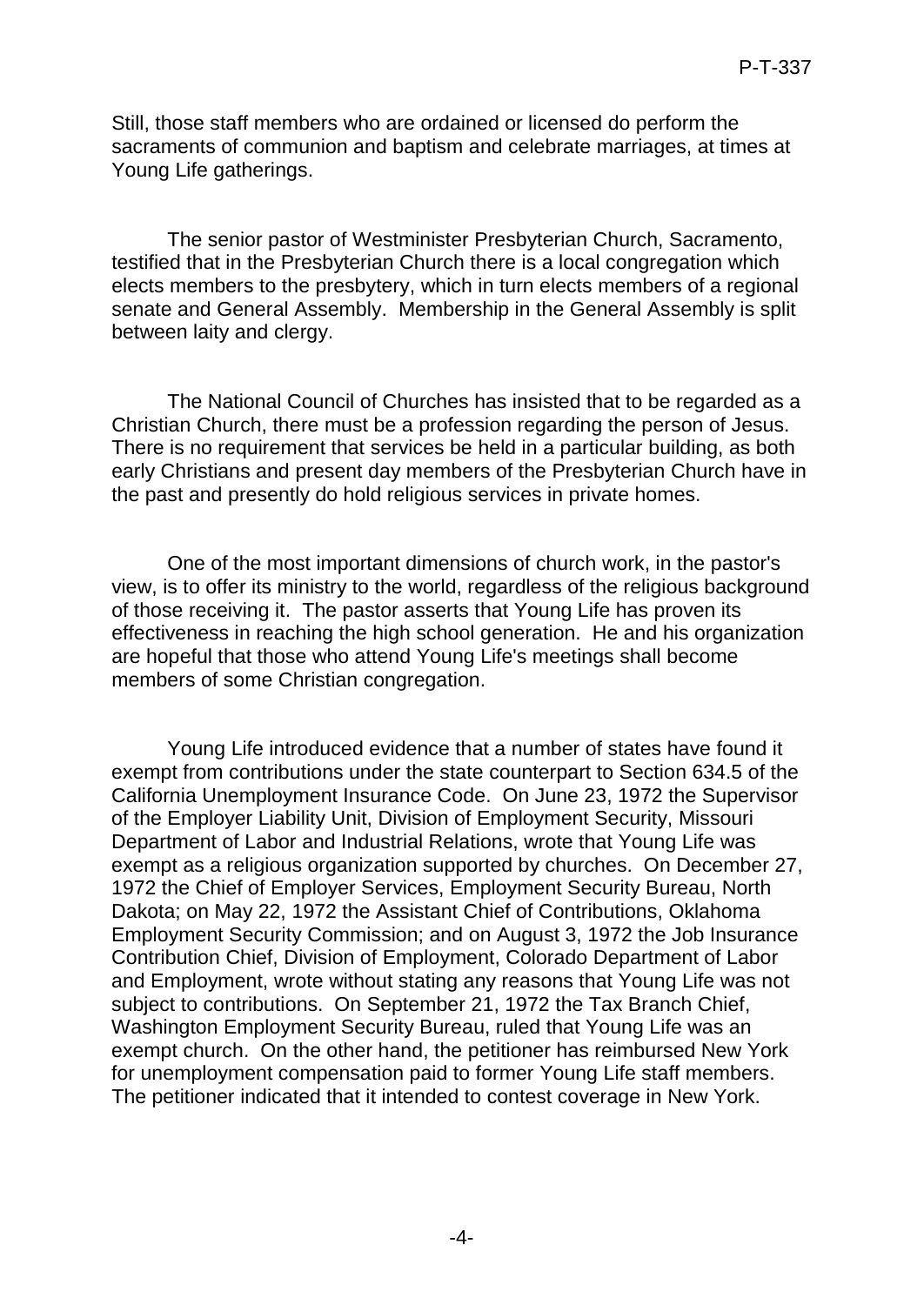### REASONS FOR DECISION

Prior to January 1, 1972, the petitioner was exempt under section 634 from the mandatory payment of contributions required by the Unemployment Insurance Code. That section excluded from the statutory definition of "employment", service performed in the employ of most nonprofit organizations that were organized and operated exclusively for religious, charitable, and other similar eleemosynary purposes.

Effective January 1, 1972, section 634 was repealed. In its place the legislature enacted code section 608 extending coverage to services in the employ of most organizations formerly exempted by code section 634. It also enacted code section 634.5 which continues to exempt service in the employ of certain non-profit organizations.

Petitioner's claim of continued exemption from the payment of contributions after January 1, 1972, is based upon either of two provisions of section 634.5. Primarily, petitioner contends that it is a "church" within the meaning of section 634.5(a)(1) which excludes from the definition of "employment", service that is performed in the employ of:

"...a church or convention or association of churches...."

Alternatively, the petitioner contends that it is one of the other special types of religious organizations that come within the provisions of section 634.5(a)(2) which excludes from the code's definition of "employment", service that is performed in the employ of:

"...an organization which is operated primarily for religious purposes and which is operated, supervised, controlled, or principally supported by a church or convention or association of churches."

Here the petitioner is primarily supported by donations from individuals, is responsible for its own supervision, and is not subject to the control of a church or convention or association of churches. Clearly then, the petitioner may not qualify for an exemption as a religious organization within the meaning of section 634.5(a)(2). The issue before us is whether it qualifies as a "church" under subdivision (a)(1) of that section.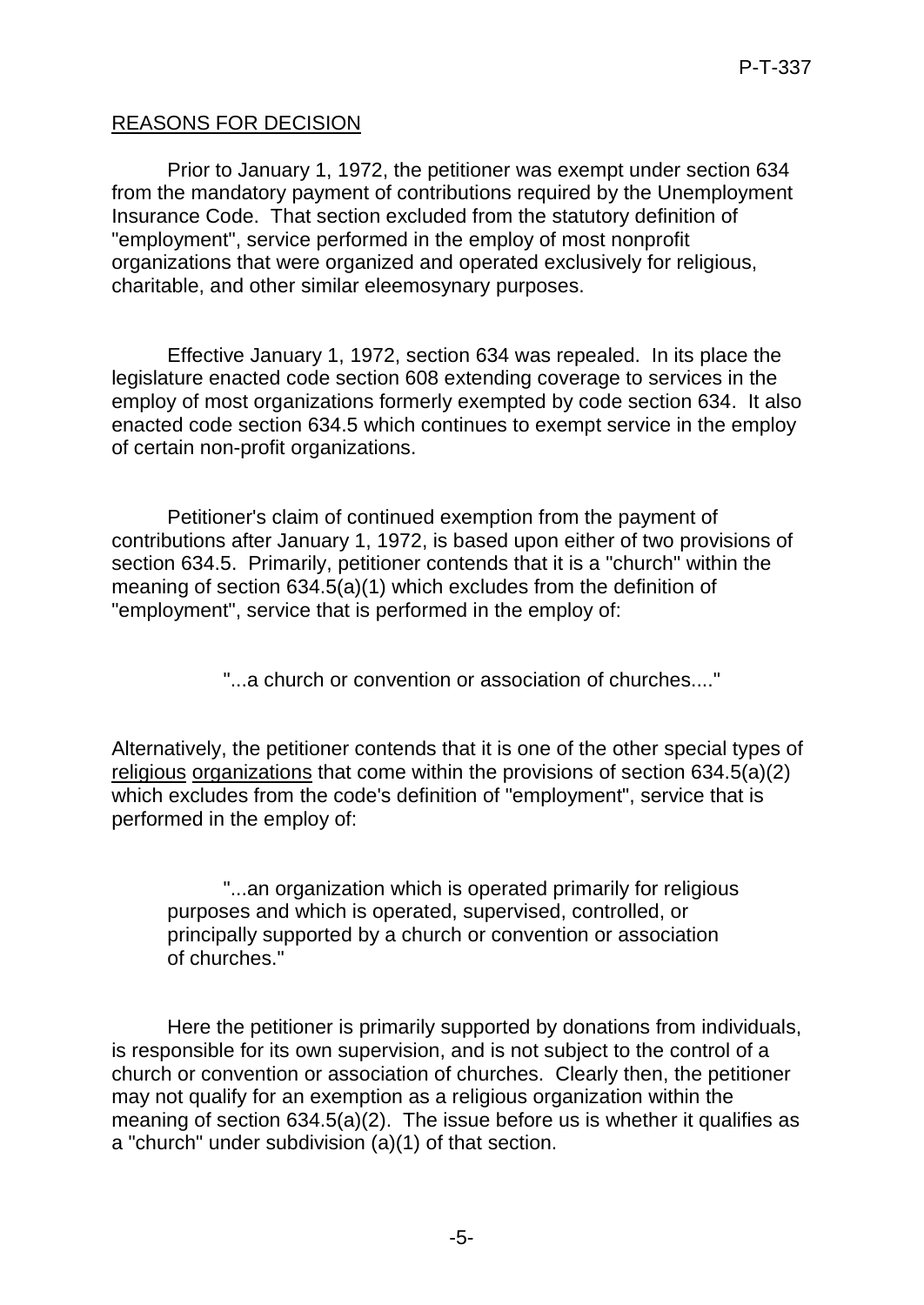In view of the gravity of the issue we believe an extensive historical analysis is appropriate.

There are no provisions within the code itself which define the word "church" as used in section 634.5(a). Neither the Director of Employment Development nor the Director of Benefit Payments has adopted any regulation which sets forth any more explicit administrative interpretation of the intended meaning of this word. To discover the intention of the Legislature in regard to the meaning of the word "church", we must look to the circumstances that prompted it to add that section and section 608 to the code.

In reviewing the legislative history of the changes in our state law, we are required to keep in mind the fact, as expressed in section 101, that our California unemployment compensation program is:

"...part of a national plan of unemployment reserves and social security, and is enacted for the purpose of assisting in the stabilization of employment conditions."

The overall operation of this national plan is coordinated through certain federal legislation which provides for a federal tax upon the payment of wages by employers throughout the whole nation. It also provides for a substantial credit against this federal tax based upon the state taxes which employers may be required to pay under a state unemployment compensation law. However, this federal credit is available only to employers of a state whose unemployment compensation law has been approved and certified by the United States Secretary of Labor as meeting the requirements established by Congress for this national plan (see Steward Machine Co. v. Davis (1937) 301 US 548, 585-598).

The substantial federal credit makes it possible for California to finance its unemployment compensation program without placing the employers of this state at an economic disadvantage in competing in the national market. How important this credit is, is clearly reflected in that portion of code section 101 which in part also provides: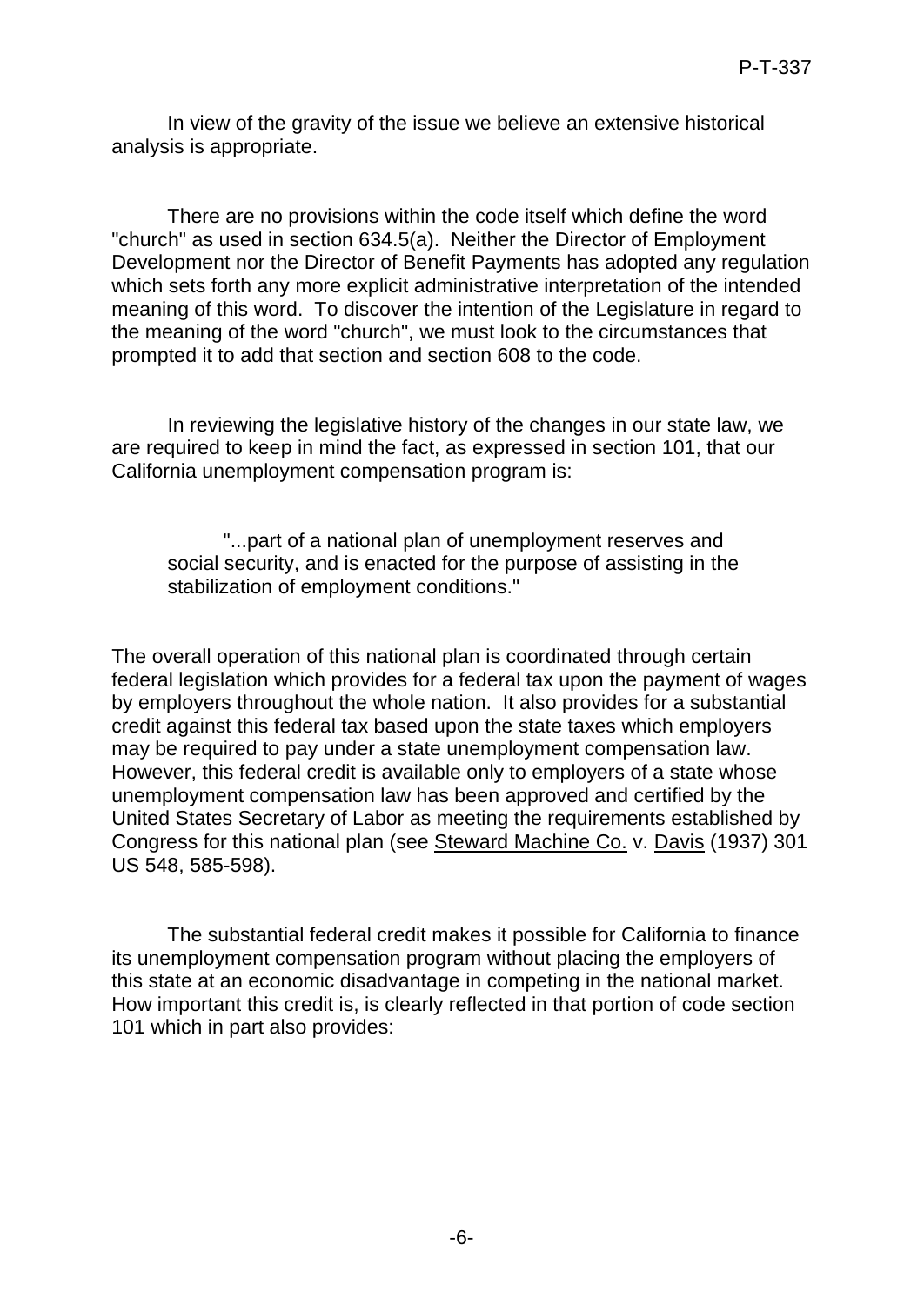"...when existing federal legislation which provides for a tax upon the payment of wages by employers in this State, against which all or any part of the employer contributions required under this part may be credited is repealed, amended, interpreted, affected or otherwise changed in such manner that no portion of such contributions may be thus credited, then upon the date of such change, the provisions of this part requiring employer contributions and providing for payment of unemployment compensation benefits shall cease to be operative...."

In conclusion, since the inception of the program there has been a general intent upon the part of our Legislature to conform the California program to the national plan and to maintain that conformity by making necessary changes in State law. Our program should be interpreted in a manner that is consistent with our State's participation in the national plan and harmonizes with federal legislation.

This brings us to the specific circumstance that motivated our legislature to add sections 608 and 634.5 to the code. That action was prompted by a specific change relating to exemption of certain services from employment as specified in the Federal Unemployment Tax Act (FUTA) which Congress made operative as of January 1, 1972. California could not continue to remain a part of the national plan unless it chose to make the corresponding change in its own unemployment compensation law. Code sections 608 and 634.5 reflect the deliberate choice of our legislature to make that corresponding change.

Prior to 1970 FUTA section 3306(c)(8) provided for the exception from the FUTA definition of "employment", of

"service performed in the employ of a religious, charitable, educational, or other organization described in [Internal Revenue Code] section 501(c)(3) which is exempt from income tax under [Internal Revenue Code] section 501(a);"

Because of this tax exemption, there had been no federal incentive for states to cover such service under their state unemployment compensation laws. However, in 1970 Congress changed the national plan to provide that incentive. It did not change FUTA section 3306(c)(8), the effect of which would have been to deny these organizations continued federal exemption.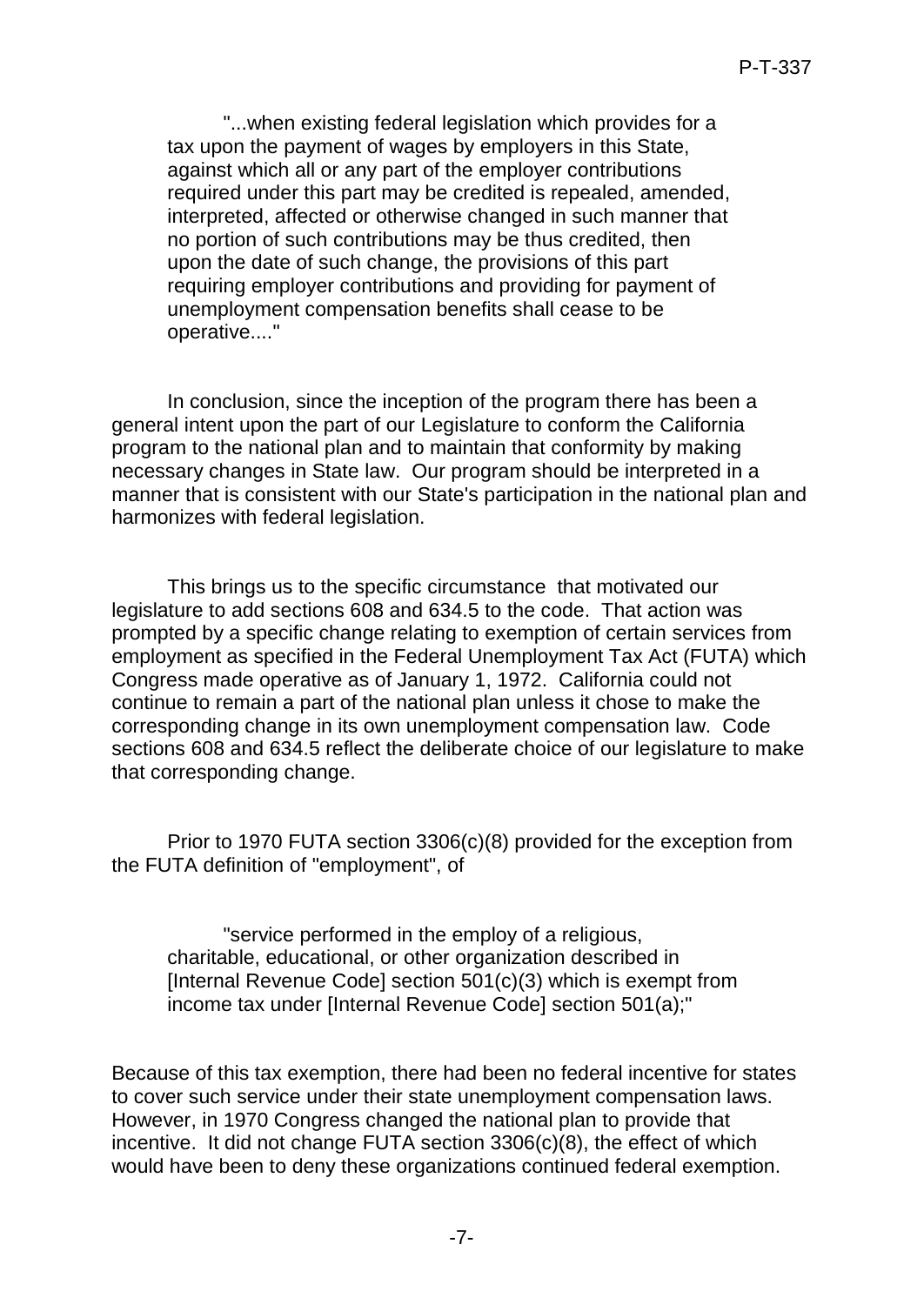Rather it added a new FUTA section 3309(a)(1)(A) which requires that a state desiring approval of its unemployment insurance program must cover all service for nonprofit organizations that is exempted under FUTA section 3306(c)(8), except for service, inter alia, performed in the employ of:

"...a church or convention or association of churches...."

This of course is the exact language of Unemployment Insurance Code section 634.5(a)(1).

It is apparent, therefore, that code sections 608 and 634.5 were enacted to conform the California state unemployment compensation program to the changes which Congress had made in the national plan, and that our legislature intended the provisions of these two new code sections to mean just what Congress intended the corresponding FUTA sections to mean. Accordingly, to determine the meaning of the word "church" as used in section 634.5, we must examine the federal legislative record to discover, if possible, the meaning that Congress attributed to "church" as it used the term in FUTA section 3309(b)(1).

As in the case of the California statute, there are no provisions within the FUTA itself which define "church." Also, like their state counterparts, neither the Secretary of Labor nor the Secretary of the Treasury has adopted any regulations setting forth a more explicit administrative definition of the word. Nevertheless, we may derive some guidance in regard to the origin and meaning of the phrase "church or convention or association of churches" from the Congressional reports which accompanied Public Law 91-373 on its voyage through Congress; from Congressional reports accompanying proposed legislation of a similar nature in 1966; and from the Congressional reports that examined the meaning of the Unrelated Business Income Tax Act adopted in 1950. It was in this latter act that Congress developed the phrase "church or convention or association of churches."

There were three Congressional reports that accompanied H.R. 14705 (later Public Law 91-373) in the 91st Congress. The first of these is House Report No. 91-612 issued by the House of Representatives Committee on Ways and Means on November 10, 1969. On pages 11 and 12 this Report described the (then) present law and the proposed changes in general terms. On page 12, the Report points out that: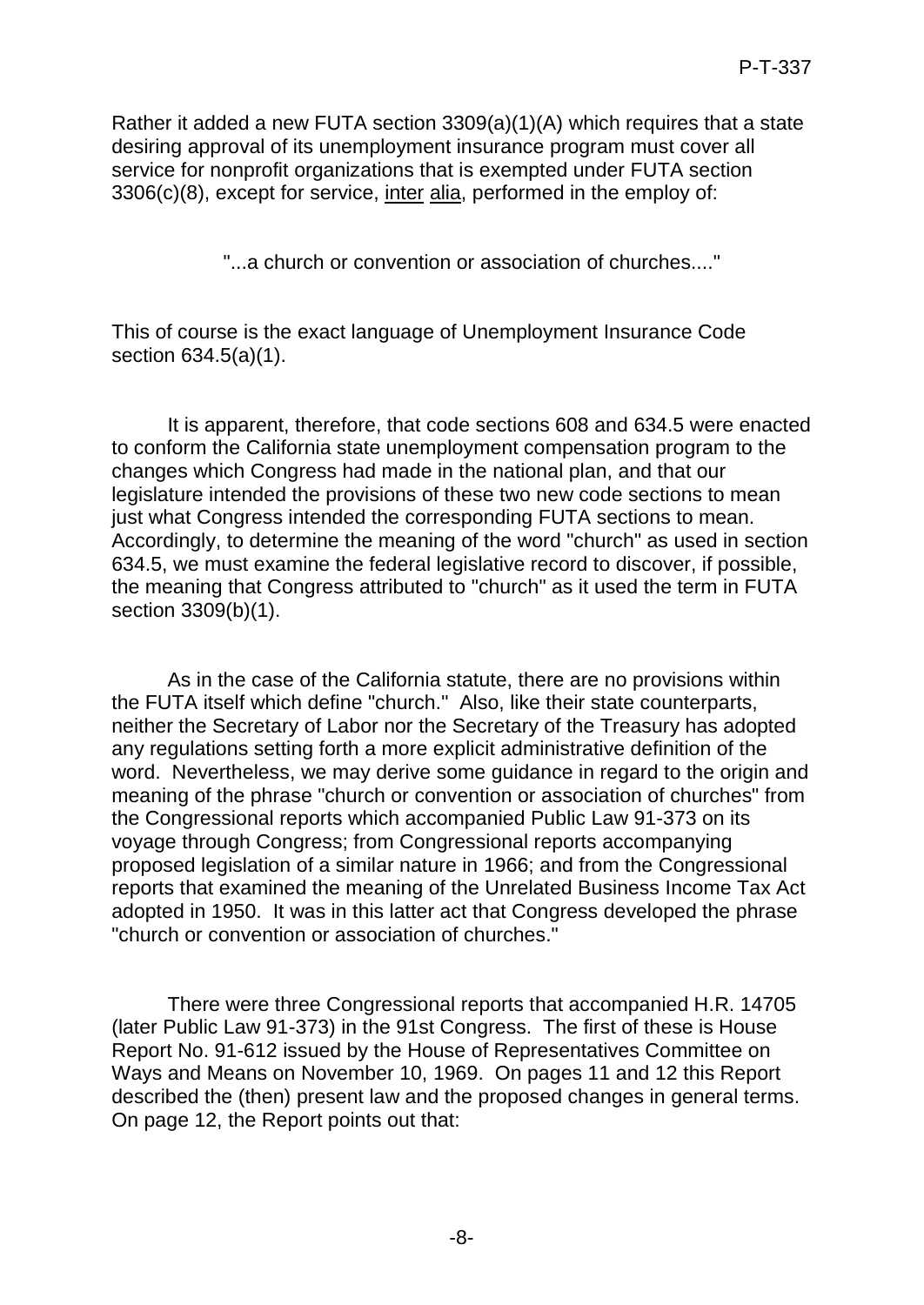"States would not be required to cover services for all nonprofit organizations. They could continue to exclude...the following:

1. Service for a church, a convention, or association of churches, or for an organization operated primarily for religious purposes and supported by a church or churches."

The Report also states on page 12 that:

"States would be free to go beyond the Federal coverage provisions and bring under the State law any additional groups which the State legislature considers appropriate."

In a more detailed discussion of the proposed changes on pages 43 and 44 of this report, the committee described the proposed new FUTA coverage requirements for state law approval and certification. With respect to the permitted exclusions under the proposed section 3309(b)(1) the committee states that:

"This paragraph excludes services of persons where the employer is a church or convention or association of churches, but does not exclude certain services performed for an organization which may be religious in orientation unless it is operated primarily for religious purposes and is operated, supervised, controlled or principally supported by a church (or convention or association of churches). Thus, the services of the janitor of a church would be excluded, but services of a janitor for a separately incorporated college, although it may be church related, would be covered. A college devoted primarily to preparing students for the ministry would be exempt, as would a novitiate or a house of study training candidates to become members of religious orders. On the other hand, a church related (separately incorporated) charitable organization (such as, for example, an orphanage or a home for the aged) would not be considered under this paragraph to be operated primarily for religious purposes."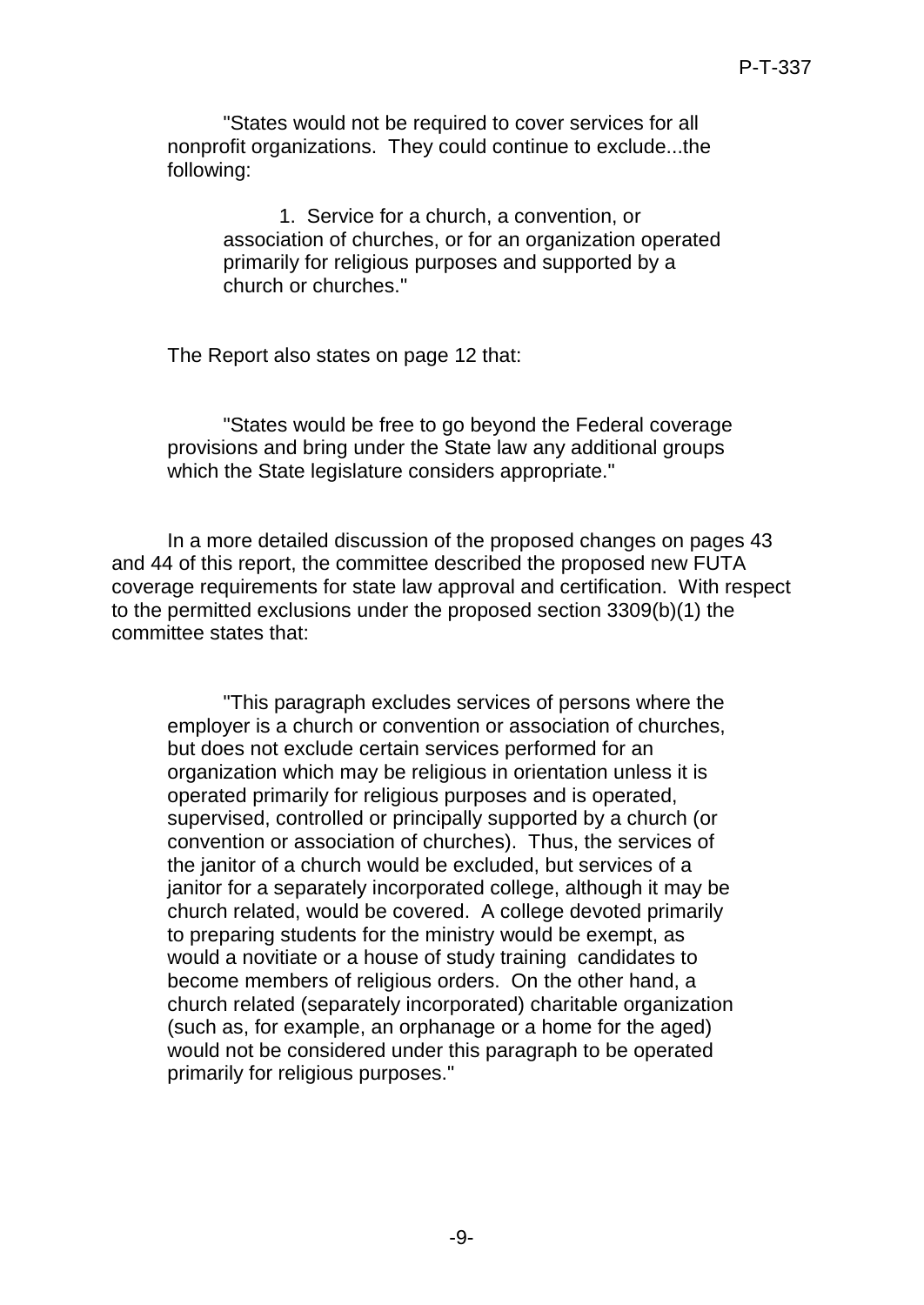The second of these reports is Senate Report No. 91-752 issued by the Senate Committee on Finance on March 26, 1970. On pages 3 and 4 of this Report the committee describes the proposed changes in coverage stating that approximately 3.2 million additional jobs would be covered after January 1, 1972 by the service described in the proposed section 3309. The detailed description of the proposed changes at pages 47 through 49 of this report is essentially the same as that found in House Report No. 91-612, quoted above.

The third of these reports is House Report No. 91-1037 issued on May 5, 1970. It is the report of the Conference Committee. It contains nothing relative to the foregoing.

In 1966 Congress considered but did not enact H.R. 15119. Its provisions were essentially the same in regard to the foregoing as those eventually enacted by Congress in 1970. Senate Report No. 1425 issued on August 2, 1966 describes these provisions at pages 10 and 11, and at pages 42 through 44, in essentially the same way.

The phrase "church or convention or association of churches" was first used by Congress in the Unrelated Business Income Tax Law which it enacted in 1950. Again there were three congressional committee reports that accompanied the bill (H.R. 8920) which became this law. Of these, of particular interest to us is Senate Report No. 2375 (81st Congress, 2d Session) issued by the Senate Committee on Finance on August 22, 1950.

On pages 27 and 28 of this report the Committee stated that:

"The House bill imposes the regular corporate income tax on certain tax-exempt organizations which are in the nature of corporations, and the individual income tax on tax-exempt trust, with respect to so much of their income as arises from active business enterprises which are unrelated to the exempt purposes of the organizations.... The tax does not apply to income of this type received by a church even though the church is held in the name of a bishop or other church official. However, the tax does apply to other exempt institutions under the auspices of the churches.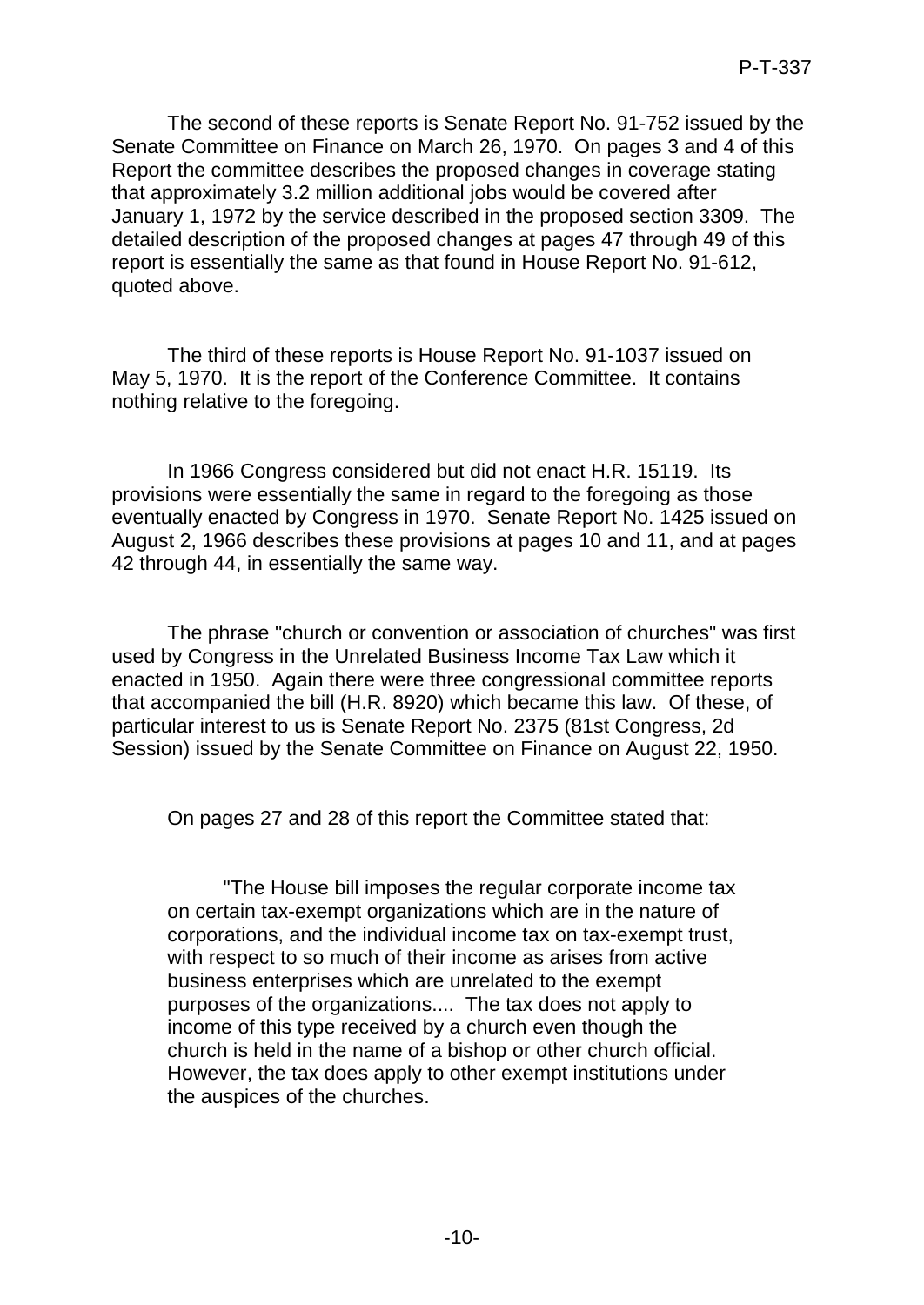"The tax on unrelated business income under your committee's bill is imposed in the same manner and applies to the same organizations as under the House bill except that it is made clear that associations or conventions of churches also are excluded from the tax. It was pointed out to your committee that in the case of some denominations each local church is autonomous and that as a result the central association or convention might not be exempted from tax in these cases under the House bill."

The Congressional Reports do demonstrate that Congress did distinguish between churches and other religiously motivated organizations and that its purpose was to extend coverage to a significant number of persons for the protection of unemployment compensation. Unfortunately, the Reports do not explain what Congress meant by the term "church."

DeLaSalle Institute v. United States (1961), 195 Fed Supp 891, is the only reported decision interpreting the meaning of the phrase used in both the Unrelated Business Income Tax and in FUTA. There the court concluded that the income from the winery of the Christian Brothers, a Catholic religious order, was not exempt from taxation as income of a "church or convention or association of churches" despite the fact that under Roman Catholic Canon Law, the income from the winery was considered the income of the Roman Catholic Church itself.

At page 899, the federal court noted that the Senate Finance Committee added the phrase "or convention or association of churches" in response to a request from a spokesman for the Southern Baptist Convention as being a convention of churches rather than a church. At page 901, the court stated:

"Plaintiff obviously is not a convention or association of churches, nor is the Christian Brothers Order a convention or association of churches. Plaintiff is an integral organization, as is the Christian Brothers Order. The Roman Catholic Church is a 'church.' Consequently, if plaintiff's income would not have been exempt under the original wording of the statute, exempting 'churches,' it was not made exempt by the Senate Amendment, adding 'conventions or associations of churches.' In fact, I regard the Senate Amendment as merely clarifying language, and making no substantial change whatever."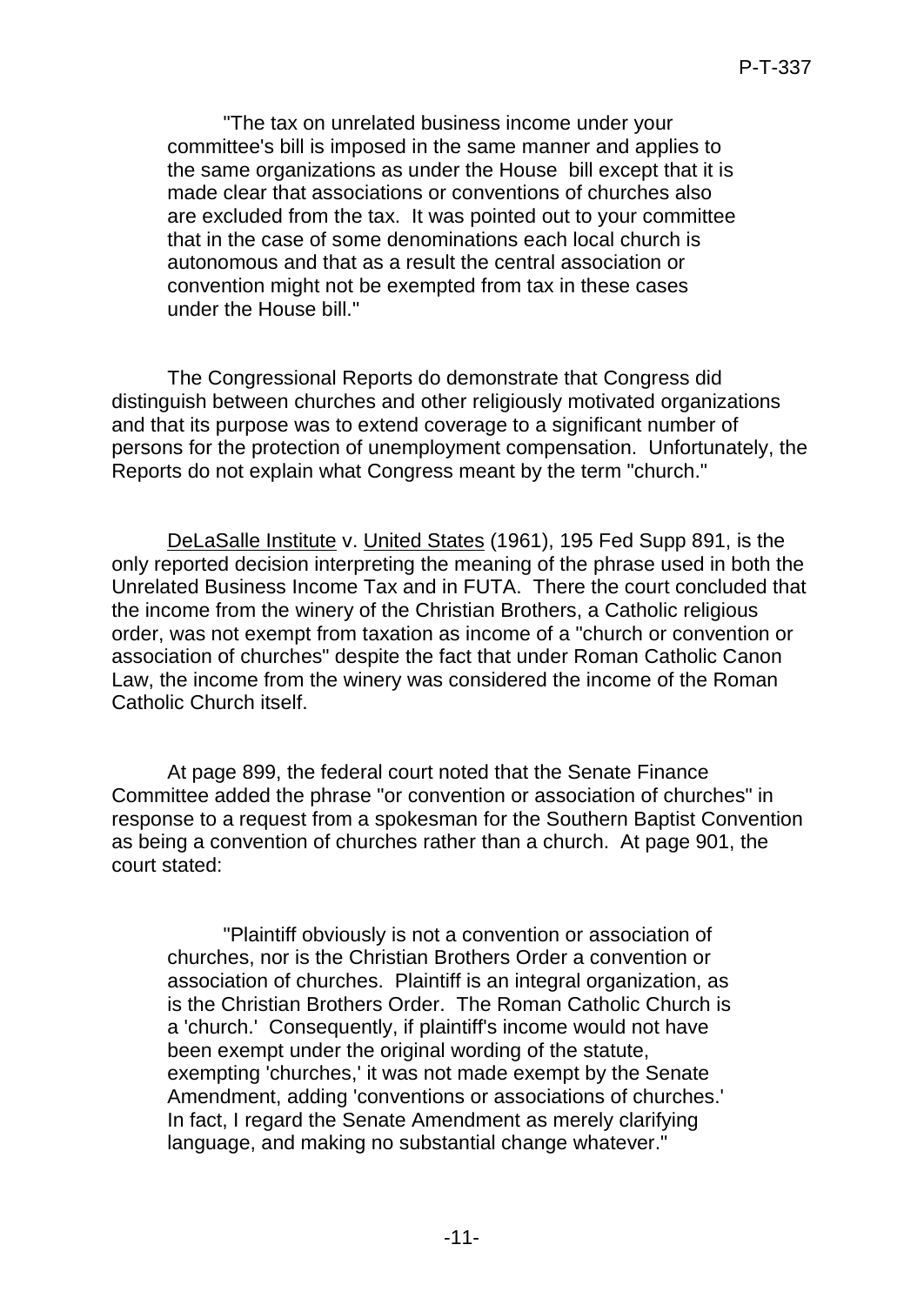The court pointed out the difference between a church and a religious organization in the following language:

"The unrelated business net income tax is imposed solely upon the income of religious, charitable, and educational corporations, exclusive of churches, or conventions or associations of churches. Every church or convention or association of churches is obviously a religious organization. But is the converse true -- is every religious organization a church? Congress would in all probability not have drawn a new word into the statute unless it meant thereby to express a different idea (See United States v. Gertz, 9 Cir., 249 F.2d 662). There would be no sound reason to use the term 'church' in the statute, unless there was an intention to express a more limited idea than is conveyed by 'religious organization.' "

\* \* \*

"The quoted language demonstrates the restricted meaning which the word 'church' was intended to have. It is obvious that an organization with an educational or even a religious purpose, formed under church auspices, was not necessarily a 'church' under the language of the bill."

\* \* \*

"...To exempt churches, one must know what a church is. Congress must either define 'church' or leave the definition to the common meaning and usage of the word; otherwise, Congress would be unable to exempt churches. It would be impractical to accord an exemption to every corporation which asserted itself to be a church. Obviously, Congress did not intend to do this...."

The court did not provide a comprehensive definition of the term "church"; it stated at page 903 as follows:

"...What is a 'church' for purposes of the statute must be interpreted in the light of the common understanding of the word. An organization established to carry out 'church' functions, under the general understanding of the term, is a 'church'...."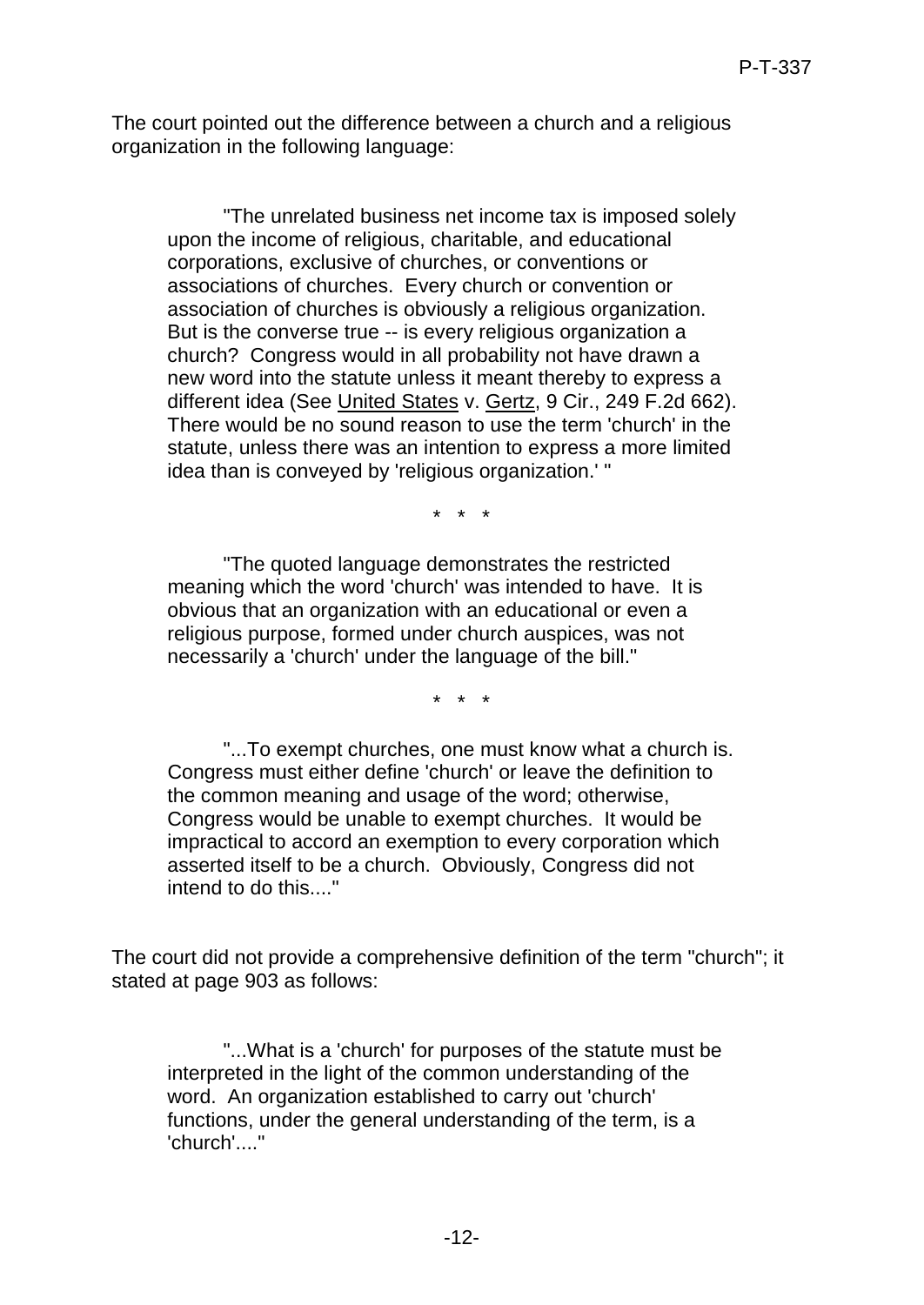The petitioner has cited numerous cases. In none of them was the court faced with the question whether an organization was a church. For instance in Calvary Presbyterian Church v. State Liquor Authority (1935), 245 N.Y. App. Div. 176 the court decided that a building utilized by Presbyterian and Spiritualists congregations was a church. Baker v. Fales (1820), 16 Mass 488; First Independent Mission Baptist Church of Chosen (Dist. Ct. of Appeal of Florida) 153 S 2d 337; Rosicrucian Fellowship v. Rosicrucian Fellowship Non-Sectarian Church (1952) 39 Cal 2d 121; and Pehu v. Kauai (1867) 3 Hawaii 50, all involved disputes among members of a formerly unified church. In Morey v. Riddell (1962) 205 FS 918 the court was required to consider if an association without a name, charter, bylaws, officials, or headquarters was organized for religious purposes. In Fellowship of Humanity v. Co. of Alameda (1957) 153 Cal 2d 673, the court was not called upon to decide whether a "humanist" organization was a church, but whether it conducted religious worship. Finally, neither Salvation Army case can be cited for the proposition that a missionary organization in and of itself is a church. Bennett v. City of La Grange (1922) 153 Ga. 428 held that a municipal corporation may not expend public funds on the Salvation Army because of a state constitutional provision prohibiting grants to "any church, sect, or denomination of religionists..."; McClure v. Salvation Army (1971) 323 FS 1100 decided the organization was a "religious corporation, association, or society."

Historically and in modern times, a "church" has been defined in two ways: First, a temple or building consecrated to the honor of God and religion; or second, an assembly of persons united by the profession of the same Christian faith, met together for religious worship (Robertson v. Bullions (1850), New York Supreme Court, Fourth Judicial District, 9 Barbour (N.Y.) 64 at 95; Jacobs Law Dictionary (1811) "Church"; Tomlins Law Dictionary (1836) "Church"; Town of Pawlet v. Clark (1815) U.S. Supreme Court, 9 Cranch (13 U.S.) 292 at page 326). Although historically the derivation of the word "church" for the most part came through the Christian religion, we do not restrict the meaning of the word to any particular faith or denomination (Walz v. Tax Commission of City of New York (1970) 397 U.S. 664).

This board has previously expressed the view that a church does not necessarily imply that a house of worship or a sanctuary is essential to the body of worshippers who may constitute a church. A group of believers who worship together periodically in accordance with a common set of tenets or articles of faith may comprise a church. (See Tax Decisions Nos. T-74-11 and T-74-12).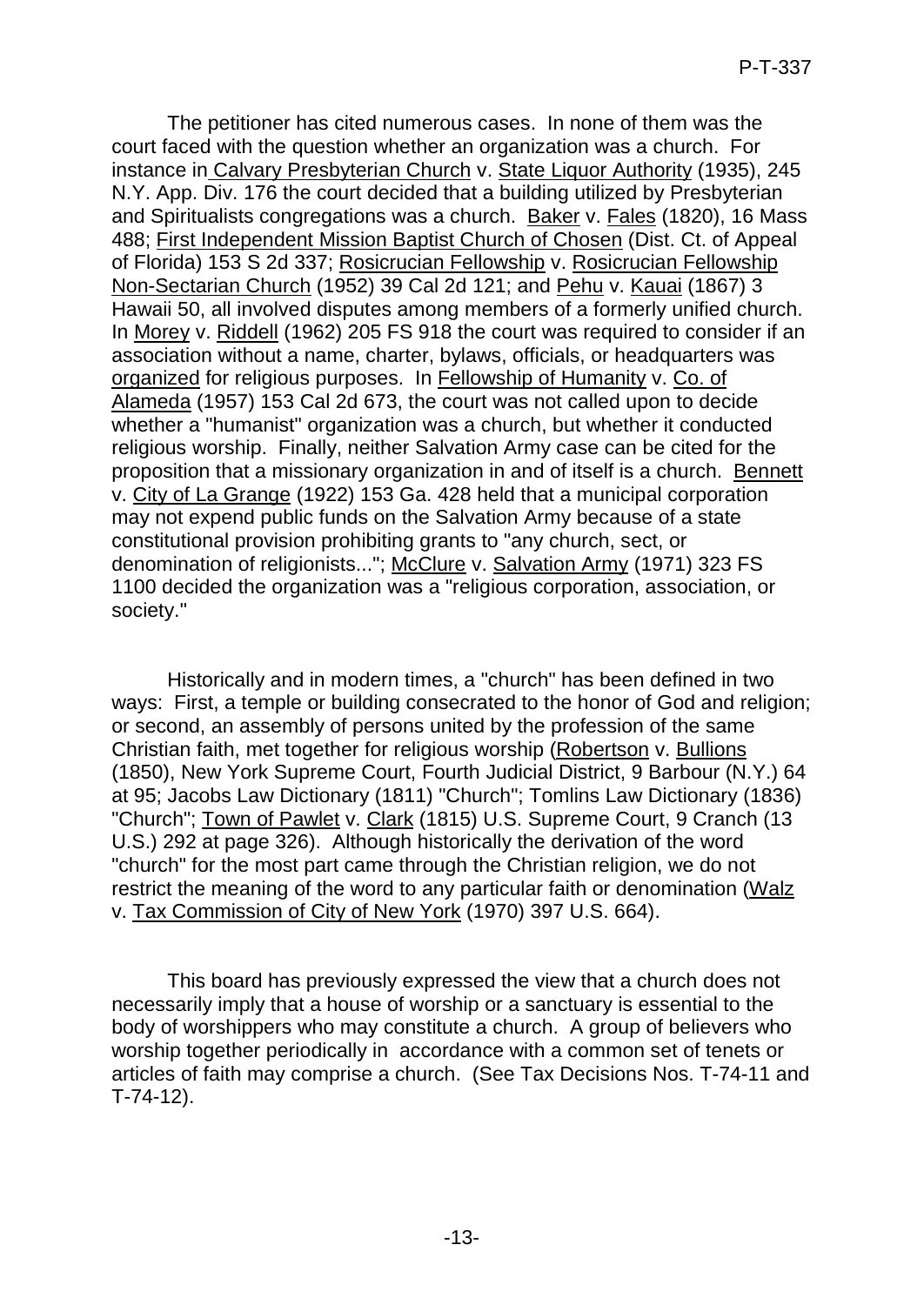In light of the considerations set forth above, we are left to resolve the crucial question whether the petitioner is a church as contemplated by section 634.5. In making this determination we must keep in mind that a primary factor in the enactment of section 608 was the extension of coverage. Therefore the exemption must be limited to those organizations that clearly fall within the traditional meaning of the term "church." Thus, the organization must establish that it is an assembly of persons united by the profession of the same faith who meet together for religious worship.

Although there is no question that Young Life is a religious organization and performs a religious task in bringing the Word to high school age youth, we do not believe that it is the traditional assembly.

While probably all churches evangelize, the mission of churches extends beyond simple evangelism to a limited group. Young Life, forebearing the entire body of potential believers, deals only with a certain age group. Moreover, even with this age group, it does not attempt to induce the youth to remain members of Young Life, but on the contrary encourages them to leave and to become members of a traditional church.

We are impressed that the petitioner itself does not claim to be a church when dealing with youth. According to its literature it is not a church, and, if it is a church, it does its best to disguise the fact in its meetings. We know of no church that deliberately proclaims that it is not a church.

Underscoring the fact that Young Life does not carry on "church" functions is the fact that it does not ordain clergy or itself authorize the ministration of sacraments. The ordained clergy are ministers of churches which take part in the missionary activities of Young Life: They proclaim the gospel in accordance with the teachings of their church and act under authority extended to them by their church. Young Life merely provides a place where members of established churches can follow their calling. It does not thereby become a church itself.

In conclusion, to enlarge the term "church" to encompass a purely missionary organization would stretch the term to include almost all religious organizations and would not be consistent with the intent of Congress.